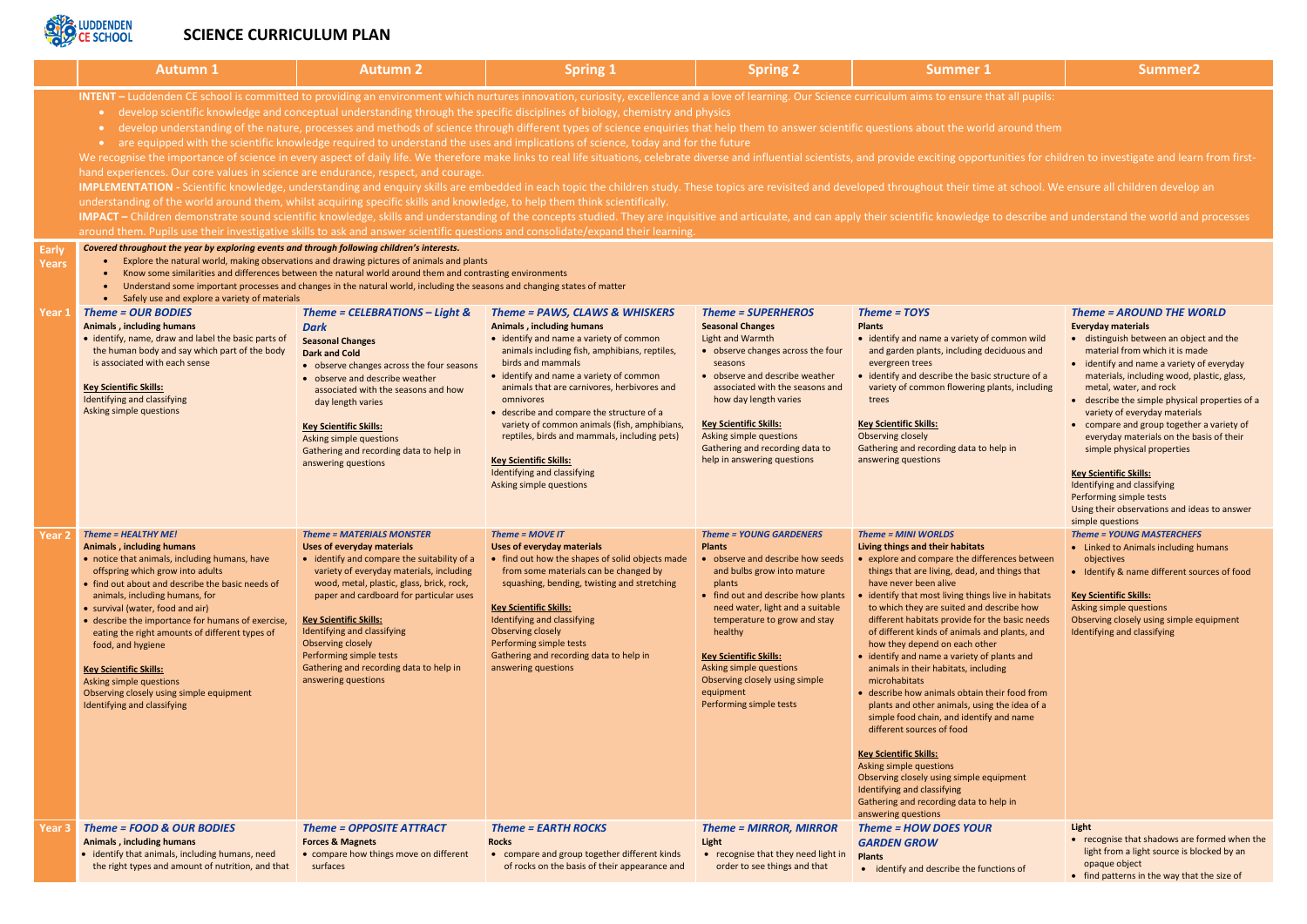# **SCIENCE CURRICULUM PLAN**

|        | they cannot make their own food; they get<br>nutrition from what they eat<br>identify that humans and some other animals<br>have skeletons and muscles for support,<br>protection and movement<br><b>Key Scientific Skills:</b><br>Identifying differences, similarities or changes<br>related to simple scientific ideas and processes                                                                                                                                                                                                                                                                                                                                                                                                                                                                                                                                                                                                                                                                         | • notice that some forces need contact<br>between two objects, but magnetic<br>forces can act at a distance<br>• observe how magnets attract or repel<br>each other and attract some materials<br>and not others<br>• compare and group together a variety of<br>everyday materials on the basis of<br>whether they are attracted to a magnet,<br>and identify some magnetic materials<br>• describe magnets as having two poles<br>• predict whether two magnets will attract<br>or repel each other, depending on which<br>poles are facing<br><b>Key Scientific Skills:</b><br>Gathering, recording, classifying and<br>presenting data in a variety of ways to help<br>in<br>answering questions<br>Asking relevant questions and using<br>different types of scientific enquiries to<br>answer them<br>Setting up simple practical enquiries,<br>comparative and fair tests | simple physical properties<br>• describe in simple terms how fossils are<br>formed when things that have lived are<br>trapped within rock<br>• recognise that soils are made from rocks and<br>organic matter<br><b>Key Scientific Skills:</b><br>Asking relevant questions and using different<br>types of scientific enquiries to answer them<br>Gathering, recording, classifying and presenting<br>data in a variety of ways to help in answering<br>questions<br>Asking relevant questions and using different<br>types of scientific enquiries to answer them                                                                                                                                                                                                                                                                                                                                                                    | dark is the absence of light<br>• notice that light is reflected<br>from surfaces<br>• recognise that light from the<br>sun can be dangerous and that<br>there are ways to protect their<br>eyes<br><b>Key Scientific Skills:</b><br>Making systematic and careful<br>observations and, where<br>appropriate, taking accurate<br>measurements using standard<br>units, using a range of equipment<br>Using straightforward scientific<br>evidence to answer questions or to<br>support their findings                                                                                                                                                                                                                                                | different parts of flowering plants: roots,<br>stem/trunk, leaves and flowers<br>• explore the requirements of plants for life<br>and growth (air, light, water, nutrients from<br>soil, and room to grow) and how they vary<br>from plant to plant<br>• investigate the way in which water is<br>transported within plants<br>• explore the part that flowers play in the life<br>cycle of flowering plants, including<br>pollination, seed formation and seed<br>dispersal<br><b>Key Scientific Skills:</b><br>Making systematic and careful observations<br>Reporting on findings from enquiries, including<br>oral and written explanations, displays<br>or presentations of results and conclusions<br>Identifying differences, similarities or changes<br>related to simple scientific ideas and processes                                                                                                                                                                             |
|--------|-----------------------------------------------------------------------------------------------------------------------------------------------------------------------------------------------------------------------------------------------------------------------------------------------------------------------------------------------------------------------------------------------------------------------------------------------------------------------------------------------------------------------------------------------------------------------------------------------------------------------------------------------------------------------------------------------------------------------------------------------------------------------------------------------------------------------------------------------------------------------------------------------------------------------------------------------------------------------------------------------------------------|----------------------------------------------------------------------------------------------------------------------------------------------------------------------------------------------------------------------------------------------------------------------------------------------------------------------------------------------------------------------------------------------------------------------------------------------------------------------------------------------------------------------------------------------------------------------------------------------------------------------------------------------------------------------------------------------------------------------------------------------------------------------------------------------------------------------------------------------------------------------------------|----------------------------------------------------------------------------------------------------------------------------------------------------------------------------------------------------------------------------------------------------------------------------------------------------------------------------------------------------------------------------------------------------------------------------------------------------------------------------------------------------------------------------------------------------------------------------------------------------------------------------------------------------------------------------------------------------------------------------------------------------------------------------------------------------------------------------------------------------------------------------------------------------------------------------------------|------------------------------------------------------------------------------------------------------------------------------------------------------------------------------------------------------------------------------------------------------------------------------------------------------------------------------------------------------------------------------------------------------------------------------------------------------------------------------------------------------------------------------------------------------------------------------------------------------------------------------------------------------------------------------------------------------------------------------------------------------|----------------------------------------------------------------------------------------------------------------------------------------------------------------------------------------------------------------------------------------------------------------------------------------------------------------------------------------------------------------------------------------------------------------------------------------------------------------------------------------------------------------------------------------------------------------------------------------------------------------------------------------------------------------------------------------------------------------------------------------------------------------------------------------------------------------------------------------------------------------------------------------------------------------------------------------------------------------------------------------------|
| Year 4 | <b>Theme = WHAT'S THAT SOUND</b><br>Sound<br>• identify how sounds are made, associating some<br>of them with something vibrating<br>• recognise that vibrations from sounds travel<br>through a medium to the ear<br>• find patterns between the pitch of a sound and<br>features of the object that produced it<br>• find patterns between the volume of a sound<br>and the strength of the vibrations that produced<br>• recognise that sounds get fainter as the distance<br>from the sound source increases<br><b>Key Scientific Skills:</b><br>Gathering, recording, classifying and presenting<br>data in a variety of ways to help in answering<br>questions<br>Making systematic and careful observations and,<br>where appropriate, taking accurate measurements<br>using standard units, using a range of equipment,<br>including thermometers and data loggers<br>Using results to draw simple conclusions, make<br>predictions for new values, suggest improvements<br>and raise further questions | Theme = $IT'S$ ALIVE<br>Living things and their habitats<br>• recognise that living things can be<br>grouped in a variety of ways<br>• explore and use classification keys to<br>help group, identify and name a variety<br>of living things in their local and wider<br>environment<br>• recognise that environments can change<br>and that this can sometimes pose<br>dangers to living things<br><b>Key Scientific Skills:</b><br>Asking relevant questions and using<br>different types of scientific enquiries to<br>answer them<br>Identifying differences, similarities or<br>changes related to simple scientific ideas<br>and processes                                                                                                                                                                                                                                 | <b>Theme = WHAT A STATE</b><br><b>States of Matter</b><br>• compare and group materials together,<br>according to whether they are solids, liquids<br>or gases<br>• observe that some materials change state<br>when they are heated or cooled, and<br>measure or research the temperature at<br>which this happens in degrees Celsius (°C)<br>• identify the part played by evaporation and<br>condensation in the water cycle and<br>associate the rate of evaporation with<br>temperature<br><b>Key Scientific Skills:</b><br>Setting up simple practical enquiries,<br>comparative and fair tests<br>Making systematic and careful observations and,<br>where appropriate, taking accurate<br>measurements using standard units, using a<br>range of equipment, including thermometers<br>and data loggers<br>Recording findings using simple scientific<br>language, drawings, labelled diagrams, keys, bar<br>charts, and tables | Theme = $EATIT$<br><b>Animals, including humans</b><br>• describe the simple functions of<br>the basic parts of the digestive<br>system in humans<br>• identify the different types of<br>teeth in humans and their<br>simple functions<br>• construct and interpret a<br>variety of food chains,<br>identifying producers,<br>predators and prey<br><b>Key Scientific Skills:</b><br>Asking relevant questions and using<br>different types of scientific<br>enquiries to answer them<br>Reporting on findings from<br>enquiries, including oral and<br>written explanations, displays or<br>presentations of results and<br>conclusions<br>Identifying differences, similarities<br>or changes related to simple<br>scientific ideas and processes | <b>Theme = ELECTRICITY</b><br><b>Electricity</b><br>• identify common appliances that run on<br>electricity<br>• construct a simple series electrical circuit,<br>identifying and naming its basic parts,<br>• including cells, wires, bulbs, switches and<br>buzzers<br>• identify whether or not a lamp will light in a<br>simple series circuit, based on whether or not<br>the lamp is part of a complete loop with a<br>battery<br>• recognise that a switch opens and closes a<br>circuit and associate this with whether or<br>not a lamp lights in a simple series circuit<br>• recognise some common conductors and<br>insulators, and associate metals with being<br>good conductors<br><b>Key Scientific Skills:</b><br>Recording findings using simple scientific<br>language, drawings, labelled diagrams, keys, bar<br>charts, and tables<br>Using results to draw simple conclusions, make<br>predictions for new values, suggest<br>improvements and raise further questions |
| Year 5 | <b>Theme = OUT OF THIS WORLD</b><br><b>Earth &amp; Space</b><br>• describe the movement of the Earth, and other<br>planets, relative to the Sun in the solar system<br>• describe the movement of the Moon relative to<br>the Earth<br>• describe the Sun, Earth and Moon as<br>approximately spherical bodies<br>• use the idea of the Earth's rotation to explain<br>day and night and the apparent movement of<br>the sun across the sky<br><b>Key Scientific Skills:</b><br>Planning different types of scientific enquiries to                                                                                                                                                                                                                                                                                                                                                                                                                                                                             | <b>Theme = CIRCLE OF LIFE</b><br>Living things and their habitats<br>• describe the differences in the life cycles<br>of a mammal, an amphibian, an insect<br>and a bird<br>• describe the life process of reproduction<br>in some plants and animals<br><b>Key Scientific Skills:</b><br>Recording data and results of increasing<br>complexity using scientific diagrams and<br>labels, classification keys, tables, scatter<br>graphs, bar and line graphs<br>Planning different types of scientific<br>enquiries to answer questions, including                                                                                                                                                                                                                                                                                                                              | Theme = GROWING UP & GROWING<br><b>OLD</b><br><b>Animals, including humans</b><br>• describe the changes as humans develop to old<br>age<br><b>Key Scientific Skills:</b><br>Recording data and results of increasing<br>complexity using scientific diagrams and labels,<br>classification keys, tables, scatter graphs, bar and<br>line graphs                                                                                                                                                                                                                                                                                                                                                                                                                                                                                                                                                                                       | <b>Theme = MATERIAL WORLD</b><br><b>Properties &amp; changes of materials</b><br>and response to magnets<br>to recover a substance from a solution<br>including through filtering, sieving and evaporating<br>uses of everyday materials, including metals, wood and plastic                                                                                                                                                                                                                                                                                                                                                                                                                                                                         | • compare and group together everyday materials on the basis of their properties,<br>including their hardness, solubility, transparency, conductivity (electrical and thermal),<br>• know that some materials will dissolve in liquid to form a solution, and describe how<br>• use knowledge of solids, liquids and gases to decide how mixtures might be separated,<br>• give reasons, based on evidence from comparative and fair tests, for the particular<br>• demonstrate that dissolving, mixing and changes of state are reversible changes<br>• explain that some changes result in the formation of new materials, and that this kind<br>of change is not usually reversible, including changes associated with burning and the                                                                                                                                                                                                                                                    |

| ng plants: roots,<br>owers                                                                                                                                                                                                                                                                                         | shadows change                                                                                                                                                                                                                                                                                                                                                                                                                                                                                                                                                                                                                                                                                                                                                                                                                                                                                                              |
|--------------------------------------------------------------------------------------------------------------------------------------------------------------------------------------------------------------------------------------------------------------------------------------------------------------------|-----------------------------------------------------------------------------------------------------------------------------------------------------------------------------------------------------------------------------------------------------------------------------------------------------------------------------------------------------------------------------------------------------------------------------------------------------------------------------------------------------------------------------------------------------------------------------------------------------------------------------------------------------------------------------------------------------------------------------------------------------------------------------------------------------------------------------------------------------------------------------------------------------------------------------|
| s of plants for life<br>ter, nutrients from<br>ind how they vary<br>nich water is<br>vers play in the life<br>including<br>on and seed<br>ul observations<br>nquiries, including<br>, displays<br>d conclusions<br>rities or changes<br>eas and processes                                                          | <b>Key Scientific Skills:</b><br>Making systematic and careful observations and,<br>where appropriate, taking accurate<br>measurements using standard units, using a<br>range of equipment<br>Using straightforward scientific evidence to<br>answer questions or to support their findings                                                                                                                                                                                                                                                                                                                                                                                                                                                                                                                                                                                                                                 |
|                                                                                                                                                                                                                                                                                                                    | <b>Theme = BUBBLES</b>                                                                                                                                                                                                                                                                                                                                                                                                                                                                                                                                                                                                                                                                                                                                                                                                                                                                                                      |
| es that run on<br>lectrical circuit,<br>basic parts,<br>s, switches and<br>amp will light in a<br>I on whether or not<br>lete loop with a<br>ens and closes a<br>vith whether or<br>le series circuit<br>onductors and<br>netals with being<br>le scientific<br>diagrams, keys, bar<br>conclusions, make<br>iggest | <b>States of Matter</b><br>compare and group materials together,<br>according to whether they are solids, liquids<br>or gases<br>observe that some materials change state<br>$\bullet$<br>when they are heated or cooled, and<br>measure or research the temperature at<br>which this happens in degrees Celsius (°C)<br>identify the part played by evaporation and<br>$\bullet$<br>condensation in the water cycle and<br>associate the rate of evaporation with<br>temperature<br><b>Key Scientific Skills:</b><br>Setting up simple practical enquiries,<br>comparative and fair tests<br>Making systematic and careful observations and,<br>where appropriate, taking accurate<br>measurements using standard units, using a<br>range of equipment, including thermometers<br>and data loggers<br>Recording findings using simple scientific<br>language, drawings, labelled diagrams, keys, bar<br>charts, and tables |
| ner questions                                                                                                                                                                                                                                                                                                      |                                                                                                                                                                                                                                                                                                                                                                                                                                                                                                                                                                                                                                                                                                                                                                                                                                                                                                                             |
| eir properties,<br>ctrical and thermal),<br>and describe how<br>might be separated,<br>or the particular <sup>-</sup><br>rsible changes                                                                                                                                                                            | <b>Theme = LET'S GET MOVING</b><br><b>Forces</b><br>• explain that unsupported objects fall towards<br>the Earth because of the force of gravity acting<br>between the Earth and the falling object<br>• identify the effects of air resistance, water<br>resistance and friction, that act between<br>moving surfaces<br>• recognise that some mechanisms, including<br>levers, pulleys and gears, allow a smaller force<br>to have a greater effect                                                                                                                                                                                                                                                                                                                                                                                                                                                                       |
| s, and that this kind<br>ith burning and the                                                                                                                                                                                                                                                                       | <u>Key Scientific Skills:</u><br>Planning different types of scientific enquiries to<br>answer questions, including recognising and                                                                                                                                                                                                                                                                                                                                                                                                                                                                                                                                                                                                                                                                                                                                                                                         |
|                                                                                                                                                                                                                                                                                                                    |                                                                                                                                                                                                                                                                                                                                                                                                                                                                                                                                                                                                                                                                                                                                                                                                                                                                                                                             |



**Year 5** *Theme = OUT OF THIS WORLD*